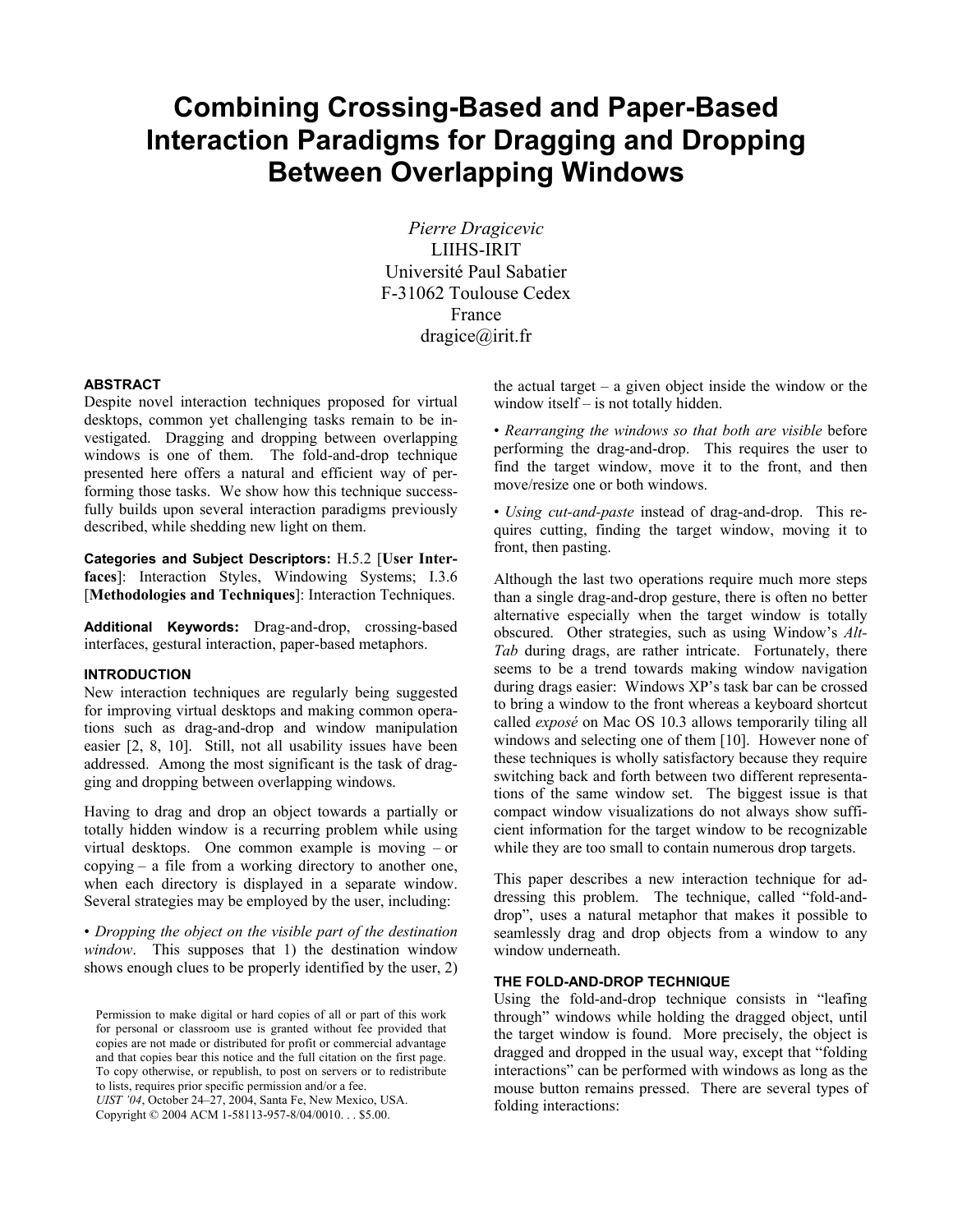**Leaving Windows.** Each time the mouse leaves a window, a small fold named *transient fold* appears at the exit area during a brief period of time, then springs back. This animation is illustrated in the Figure 1.



Figure 1: A small fold briefly appears as the mouse leaves the window.

**Confirming and Pushing Folds.** During the short time a transient fold remains visible it can be crossed back with the mouse to be *confirmed*, in which case it will remain folded. Conversely, no confirmation occurs if the mouse continues in the same direction or if it returns back after the transient fold has disappeared.



Figure 2: Pushing a fold.

Once confirmed, a fold can be pushed by the mouse in order to be enlarged and reveal windows behind. This can immediately follow the confirmation gesture, as shown on Figure 2. The way the fold is pushed also has an effect on the orientation it takes.

**Discarding Windows.** When a fold keeps being pushed so that only a small part of the pushed window content remains visible, the window fades away and eventually disappears. This can also be done with a single long gesture (see Figure 3).



Figure 3: Discarding a window with a single gesture.

**Unfolding.** Moving around the fold and pushing it *from the inside to the outside* will unfold it entirely. This interaction is illustrated in the Figure 4.



Figure 4: Going around a fold and pushing it from inside cancels it.

**Manipulating Multiple Folds.** Several folds can coexist on separate windows and be manipulated successively. Multiple folds can also be manipulated at the same time, as illustrated on the right side of Figure 5: folding a window will fold all the windows over it, and unfolding a window will unfold all windows underneath.

**Back to the initial state.** After the mouse button has been released or the drag-and-drop has been cancelled (e.g. by a right-click), all windows spring back to their normal state. In case a command such as a file copy has been issued, a short pause is made beforehand to make its results apparent.

A typical scenario of use for the fold-and-drop technique could be the following: an icon is dragged outside a window, which is folded enough so that windows below can be identified. If the target window is not among them, another window is folded, and so on. Backtracking is possible by unfolding previously folded windows.

Such manipulations can follow one another at a high pace, especially if the user has some idea on the location of the target window. For example, if the user knows it is situated two windows below, he/she can move the mouse two times back and forth without having to uncover the window inbetween. Multiple lined-up windows can be leafed through in this way (Figure 5 on the next page).

# **DISCUSSION**

The fold-and-drop technique relates to several interaction paradigms previously described in the literature, namely crossing-based tasks, gestural interaction and paper-based metaphors. In this section, we briefly recall those concepts, motivate their use and discuss each of them in the light of the fold-and-drop technique.

#### **Crossing-based Tasks**

To enrich modern interfaces that almost exclusively rely on pointing, an alternative interaction paradigm has recently been proposed based on *goal-crossing tasks* [ 1]. Those tasks involve moving the mouse beyond the boundary of graphical objects for triggering actions. The authors briefly suggest the possibility for crossing a boundary back and forth (double-crossing) or more, in order to increase the command vocabulary. The technique we described, e.g. folding a window by double-crossing its border while dragging, is a perfect application of double-crossing. Here are two reasons: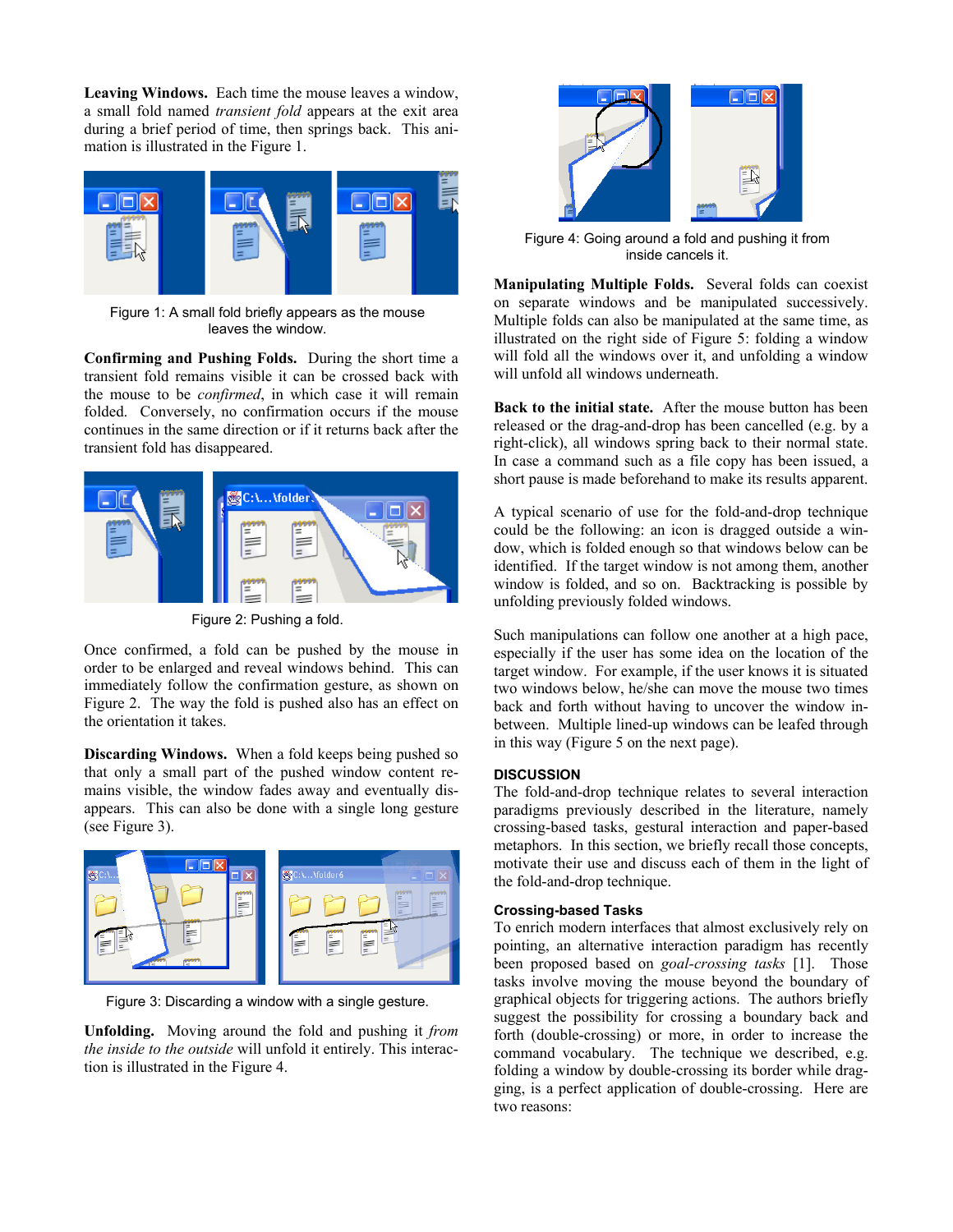

Figure 5: Leafing through windows while holding the dragged object.

• Because pointing-based tasks are not performable during the time of a drag (unless using other buttons), crossingbased tasks become quite beneficial in this context. One rudimentary example is automated scrolling in some text editors.

• There is a close mapping between the two-dimensional double-crossing task and the tri-dimensional task of sliding an object behind another one. There is also a natural relationship between multiple crossings performed on lined-up boundaries, and the everyday task of leafing through.

Fold-and-drop additionally extends the crossing-based paradigm with two interesting concepts:

• *Timed double-crossing*. Distinguishing between slow and fast double-crossing makes it possible to cross boundaries without triggering any action. Timed double-crossing can be seen as a *crossing-based equivalent to double-clicking*. As with double-click, it is likely that timing should be customizable to adapt to different user skills. Our technique also shows that with appropriate animated feedback, timing can be made visible to the user.

• *Pushing boundaries*. After being confirmed, a fold boundary continuously adjusts its location each time it is crossed, as if it were pushed. Pushing can also be seen as *crossing-based dragging*.

#### **Gestural interaction**

A parallel has already been established between double or multiple crossing and *gesturing* [ 1]. In fold-and-drop, fast double-crossing is obviously perceived as a gesture. Double-crossing gestures are however different from traditional ones as no classification technique is needed and ambiguity is not an important issue. Moreover, the gestures used in fold-and-drop are self-explanatory and only involve inductive learning. The animated fold feedback, which helps the novice understand the underlying metaphor, is not needed any more as faster gestures are used. This is a feature foldand-drop shares with techniques such as Marking Menus [5, 7]. Another interesting characteristic of fold-and-drop is that it combines gestures with direct manipulation, as it interprets the mouse trajectory during drag-and-drops. From this point of view, fold-and-drop adds a new and convincing example to a family of hybrid techniques sometimes called "ecological gestures" [6, 7].

We also believe that the type of gesture we exploit is rarely made during regular drag-and-drops, and thus should seldom be initiated by mistake. In an exploratory study in which we monitored the activity of several users, we discovered that "exit window / re-enter window" gestures *do* occur during mouse drags ; however, we also observed that they happen most of the time when moving scrollbars located near the window border (e.g., in an Internet browser or a text editor). We believe that those gestures occur much less often when dragging *droppable* objects, although this still has to be confirmed by user experiments.

# **Paper-Based Window Metaphors**

The metaphor used in drag-and-fold directly borrows from Beaudouin-Lafon's peeling-back technique [3] (see also [4] and [9]). Using this technique the user can drag a corner of a window to fold it then activate a window underneath before the folded window springs back. We use the same graphical effect with some aesthetical enhancements such as shadows. The main differences reside in the metaphor and the interaction techniques used. For example, we push the fold instead of dragging its corner. The ability to fold multiple windows at the same time, a central feature of our technique, also required a significant extension of the original paradigm.

There are two reasons why we use folding instead of simply discarding windows, for example. First, a window does not need to be completely hidden – or minimized – when looking for a window behind. Adjusting its graphical attributes